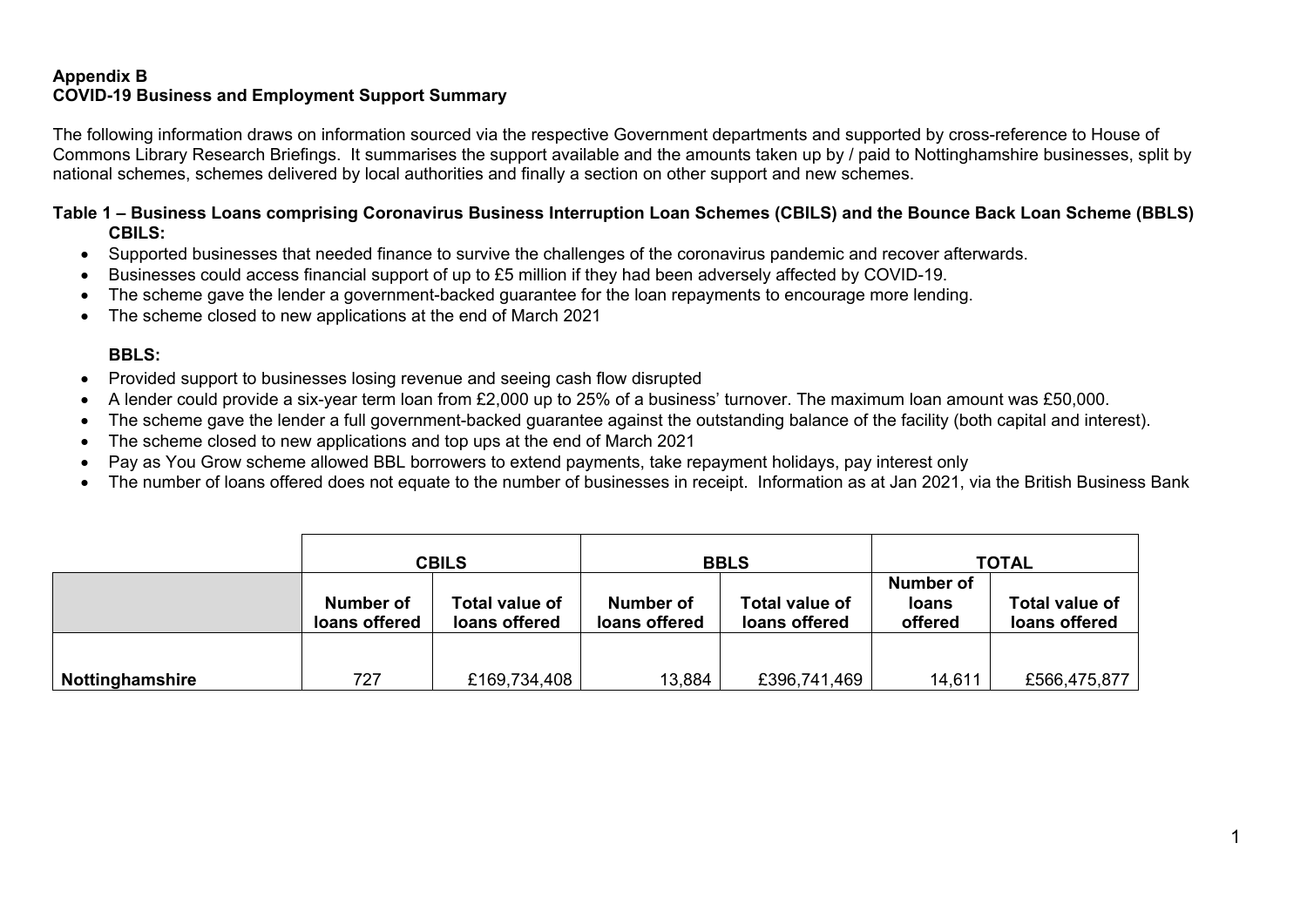### **Table 2 – Furloughed Employments under the Coronavirus Job Retention Scheme (CJRS)**

- For hours not worked, employee received 80% of wages up to £2,500 pm
- Employer continues to pay employer NI & Pension contributions
- Scheme extended to 30 Sep 2021
- Level of grant reduces from July 2021 and employer is required to make a contribution to ensure employee receives 80%
- As may be expected the numbers are decreasing fast. The number on furlough at the 31<sup>st</sup> March 2021 in Nottinghamshire was 44,500 (14.73M) nationally), a take-up rate of 12% (14% nationally)
- Based on employees' registered addresses, not by company address, via the HMRC

|                 | <b>Total Eligible for</b><br><b>Furlough</b> | <b>Total Actually</b><br><b>Furloughed</b><br>30th June 2021 | Take-up Rate<br>(rounded) | <b>Cumulative Number</b><br><b>Furloughed</b><br>to $14th$ July 2021 |
|-----------------|----------------------------------------------|--------------------------------------------------------------|---------------------------|----------------------------------------------------------------------|
| Nottinghamshire | 355,600                                      | 19,700                                                       | 5.5%                      | 136,500                                                              |
| UK              | 28,692,200                                   | ,857,400                                                     | $6.4\%$                   | 11,611,900                                                           |

### **Table 3 - Self-Employment Income Support Scheme (SEISS)**

- The SEISS is aimed at self-employed individuals or a member of a partnership
- The first tranches have now closed
- A further grant covering the period May 2021 to Sep 2021 will open to claims from late July 2021
- Claims up to the 31<sup>st</sup> January 2021 via HMRC

| <b>Nottinghamshire</b> | <b>Total potentially</b><br>eligible<br>population | Total no. of<br>claims | <b>Total value of</b><br>claims made | Average value<br>of claims $(E)$ | Take-Up Rate |
|------------------------|----------------------------------------------------|------------------------|--------------------------------------|----------------------------------|--------------|
| <b>Tranche 1</b>       | 35,100                                             | 27,100                 | £78,400,000                          | £2,900                           | 77%          |
| <b>Tranche 2</b>       | 34,900                                             | 24,100                 | £60,800,000                          | £2,500                           | 69%          |
| Tranche 3              | 34,900                                             | 22,400                 | £63,200,000                          | £2,800                           | 64%          |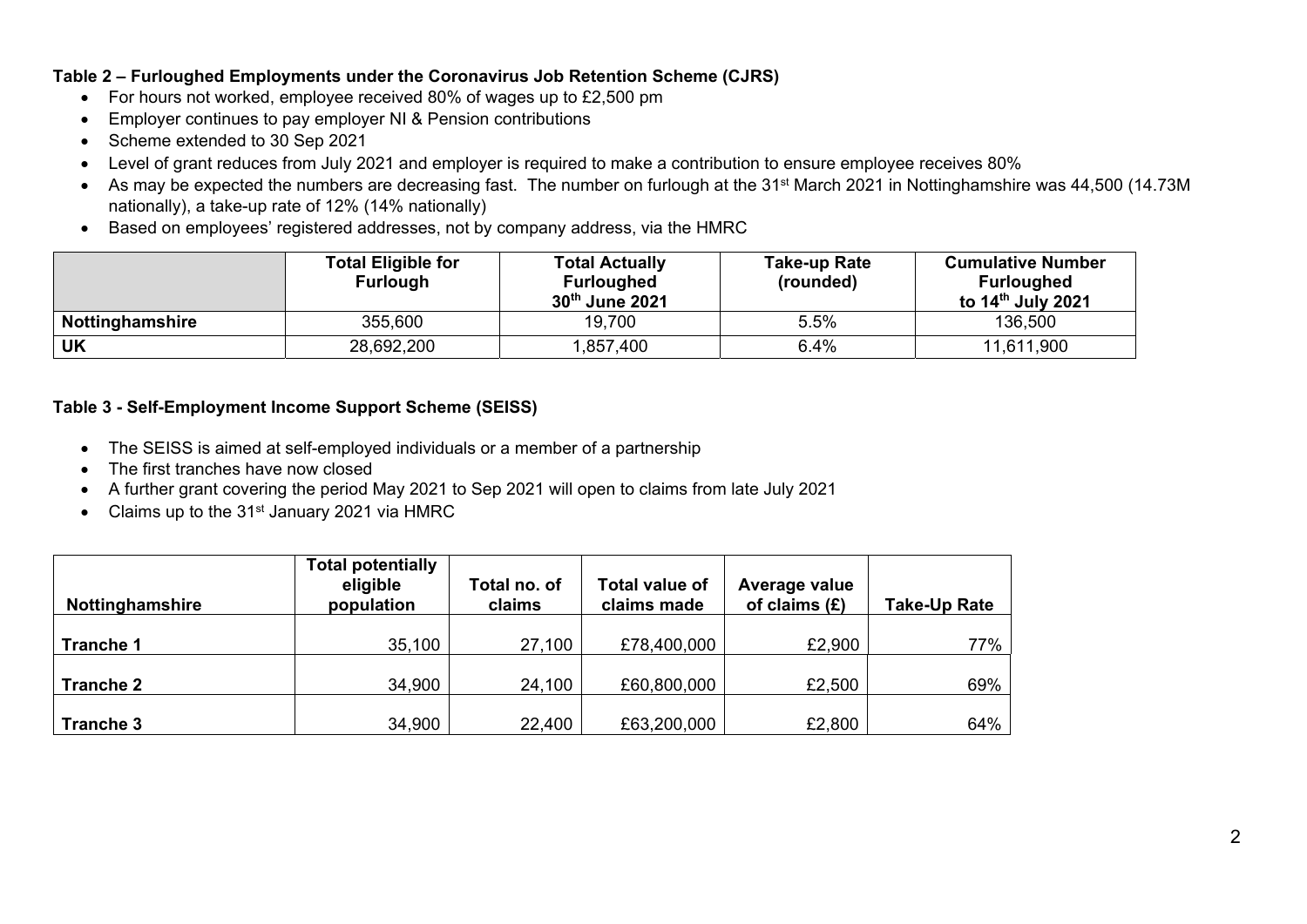# **Table 4 – Eat Out to Help Out (EOHO)**

- Under EOHO, 50% off the cost of food and drinks eaten-in at participating establishments on Monday to Wednesday from 3 to 31 August 2020
- Being claims, therefore nor full representative of actual payments given some rejections
- Statistics via the HMRC

|                 | Number of<br>restaurants claimed | Total number of<br>meals claimed for | Total amount of<br>discount claimed | Average claimed<br>per outlet $(E)$ | Average<br>discount per<br>meal |
|-----------------|----------------------------------|--------------------------------------|-------------------------------------|-------------------------------------|---------------------------------|
| Nottinghamshire | 571                              | 865,000                              | £4,991,000                          | 8,700                               | £5.77                           |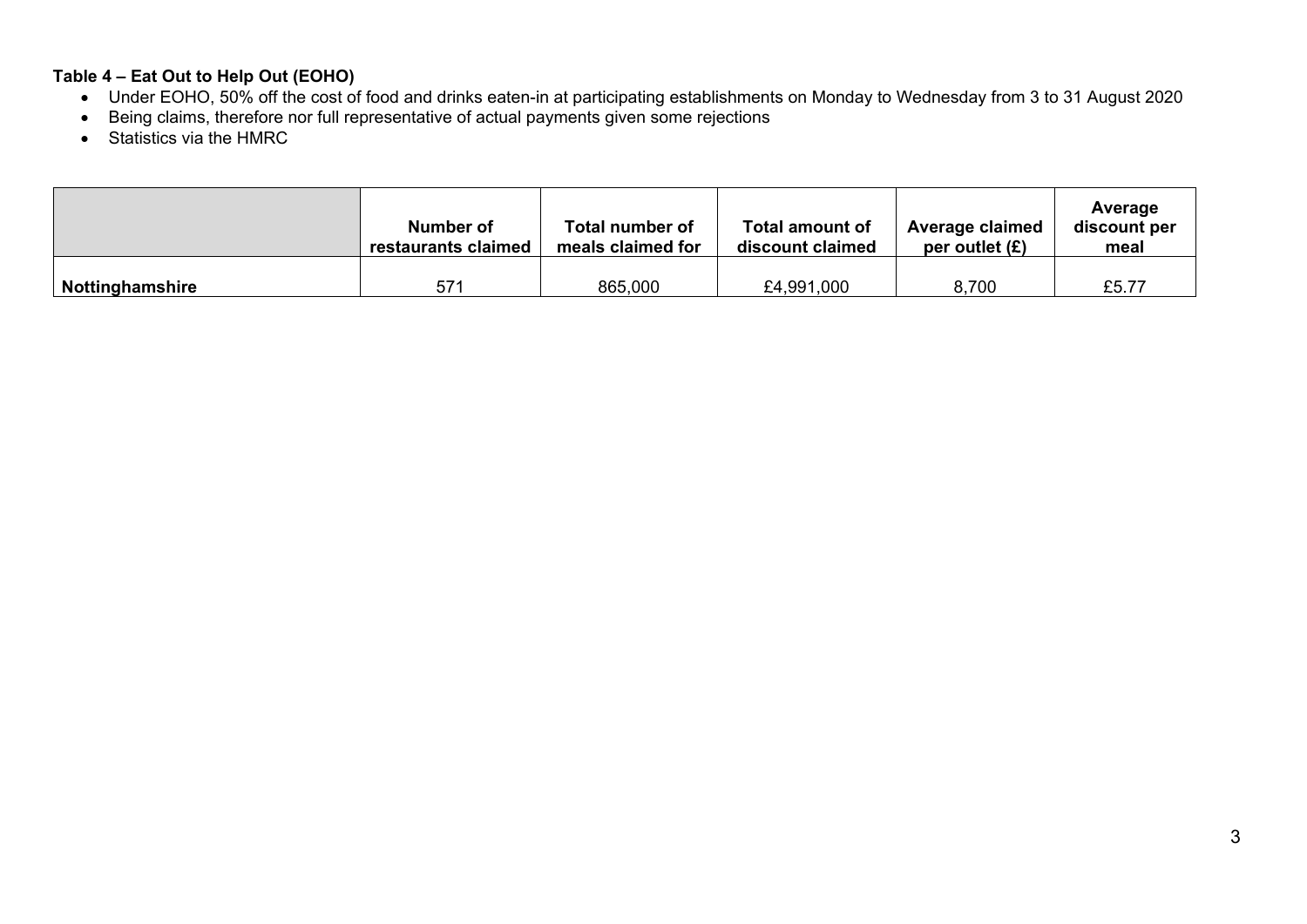### **Business Grants and Associated Schemes Managed by Local Authorities**

#### **Table 5 – Small Business Grants Fund and the Retail, Hospitality and Leisure Business Grants Fund**

- Small Business Grant Fund (SBGF) offered all businesses in England in receipt of either Small Business Rates Relief (SBRR) or Rural Rates Relief (RRR) in the business rates system were eligible for a payment depending on rateable value
- Under the Retail, Hospitality and Leisure Grant (RHLG), businesses in England that would have been in receipt of the Expanded Retail Discount (which covered retail, hospitality and leisure) depending on rateable value
- Schemes now closed, data via BEIS / .gov.uk

| <b>Local Authority</b>             | <b>Initial</b><br><b>Allocation</b><br>(£ thousand) | <b>Number of hereditaments</b><br>that the local authority has<br>identified in scope | Number of grant<br>payments made to<br>hereditaments | <b>Value of payments</b><br>(£ thousand) |
|------------------------------------|-----------------------------------------------------|---------------------------------------------------------------------------------------|------------------------------------------------------|------------------------------------------|
| <b>Ashfield District Council</b>   | £22,284                                             | 1,646                                                                                 | 1,646                                                | £18,440                                  |
| <b>Bassetlaw District Council</b>  | £28,836                                             | 2,180                                                                                 | 2,158                                                | £24,895                                  |
| <b>Broxtowe Borough Council</b>    | £17,914                                             | 1,451                                                                                 | 1,445                                                | £17,195                                  |
| <b>Gedling Borough Council</b>     | £17,914                                             | 1,407                                                                                 | 1,350                                                | £15,615                                  |
| <b>Mansfield District Council</b>  | £20,310                                             | 1,715                                                                                 | 1,625                                                | £19,025                                  |
| Newark & Sherwood District Council | £28,752                                             | 2,272                                                                                 | 2,272                                                | £26,650                                  |
| Rushcliffe Borough Council         | £19,746                                             | 1,583                                                                                 | 1,583                                                | £18,275                                  |
| Nottinghamshire                    | £155,756                                            | 12,254                                                                                | 12,079                                               | £140,095                                 |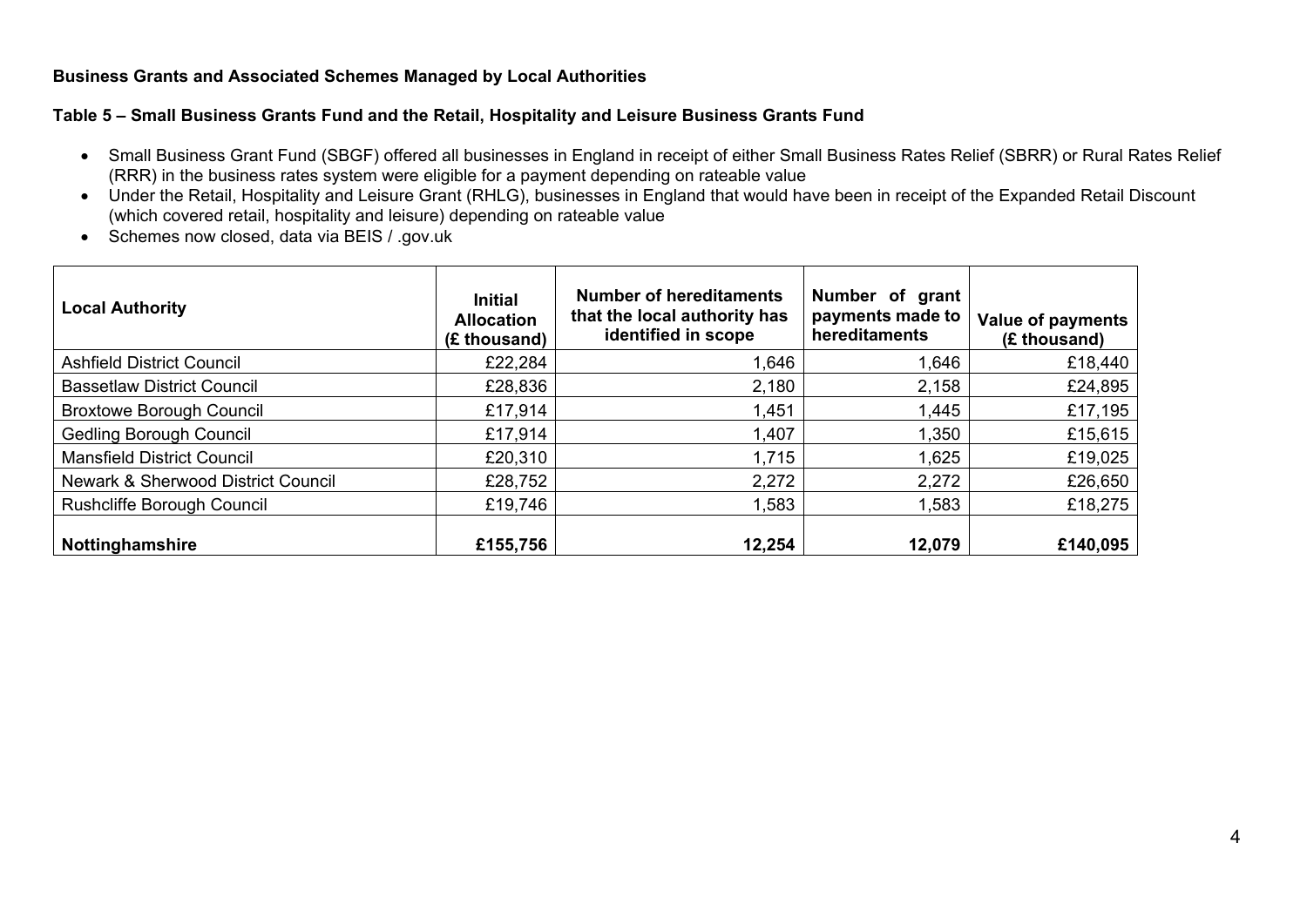# **Table 6 – Local Authority Discretionary Grant Funds**

• Now closed, the scheme was for small and micro businesses with fixed property costs that were not eligible for the Small Business Grant Fund or the Retail, Hospitality and Leisure Grant Fund. Information via BEIS / .gov.uk

| <b>Local Authority</b>             | Initial allocation<br>(£ thousands) | Number of<br>grants paid | Value of grants paid<br>(£ thousand) |
|------------------------------------|-------------------------------------|--------------------------|--------------------------------------|
| <b>Ashfield District Council</b>   | £1,427.8                            | 175                      | £1,351                               |
| <b>Bassetlaw District Council</b>  | £1,177.5                            | 148                      | £1,178                               |
| <b>Broxtowe Borough Council</b>    | £1,397.0                            | 209                      | £1,397                               |
| <b>Gedling Borough Council</b>     | £897.3                              | 158                      | £896                                 |
| <b>Mansfield District Council</b>  | £944.5                              | 78                       | £945                                 |
| Newark & Sherwood District Council | £1,237.5                            | 126                      | £1,203                               |
| Rushcliffe Borough Council         | £972.3                              | 88                       | £972                                 |
| <b>Nottinghamshire Total</b>       | £8,053.8                            | 982                      | 7,942                                |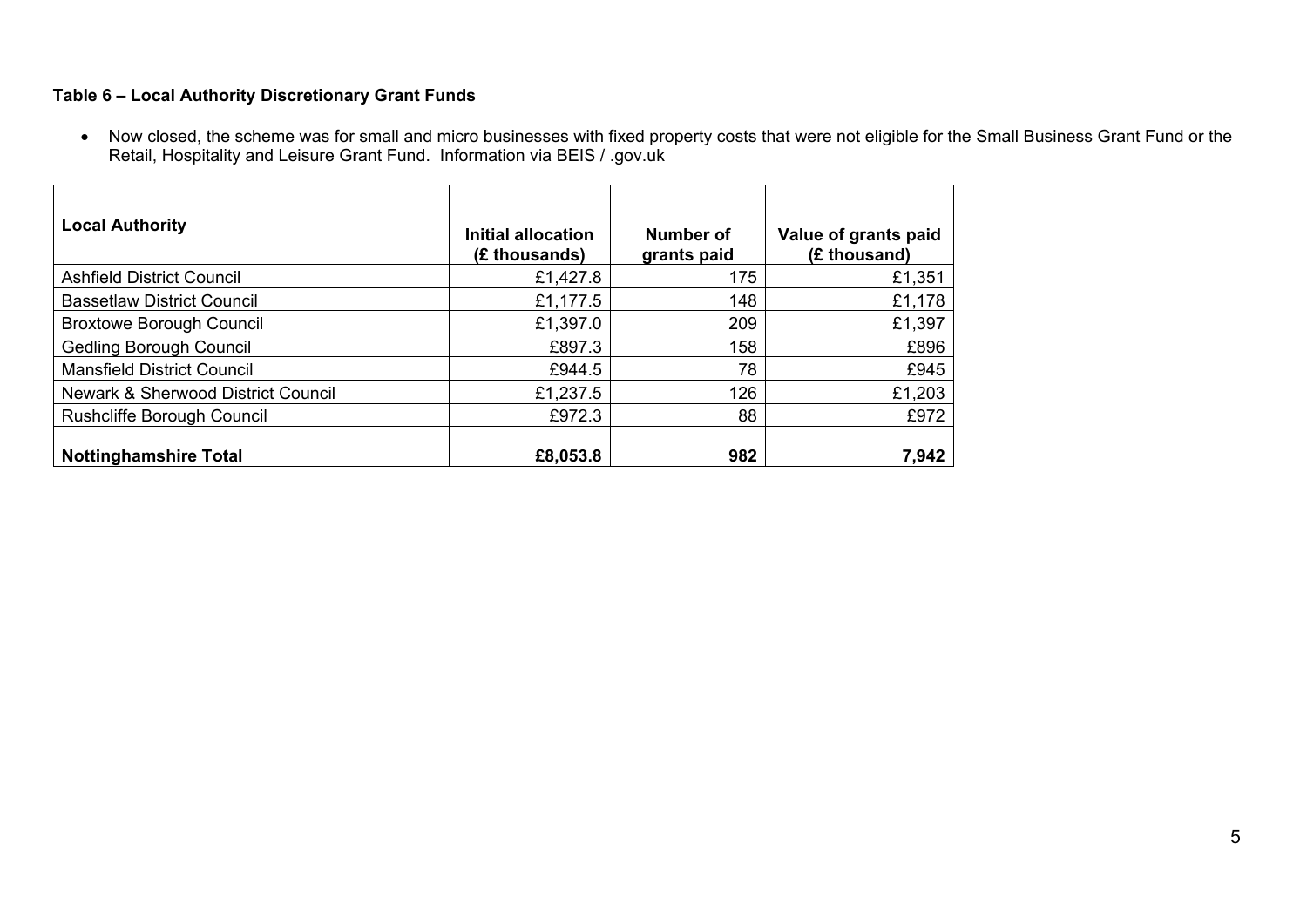### **Table 7 – Grants for Periods of Local Restrictions**

- Grants brought in to support businesses during national lockdown periods and varying periods of local restrictions over 2020/21
- Local Restrictions Support Grant (Open) being grants paid to businesses still open but severely impacted by the Covid-19 local restrictions
- Local Restrictions Support Grant (Closed) being grants paid to businesses required to close due to Covid-19 restrictions
- Christmas Support Payment being a grant paid to eligible wet-led pubs subject to various Tier restrictions in December 2020
- $\bullet$ The Local Restrictions Support Grants and Closed Businesses Lockdown Payment closed to new applications on 31 March 2021
- $\bullet$ Figures via BEIS / .gov.uk

|                                               | <b>Local Restrictions</b><br><b>Support Grant (Open)</b> |                                                      | <b>Local Restrictions</b><br><b>Support Grant (Closed)</b> |                                                   | Christmas (2020) Support<br><b>Payment</b> |                                            |
|-----------------------------------------------|----------------------------------------------------------|------------------------------------------------------|------------------------------------------------------------|---------------------------------------------------|--------------------------------------------|--------------------------------------------|
| <b>Local Authority</b>                        | Number of<br>grants<br>paid                              | <b>Value of</b><br>grants<br>paid<br>(£<br>thousand) | Number of<br>grants<br>paid                                | <b>Value of</b><br>grants paid<br>(£<br>thousand) | <b>Number of</b><br>grants paid            | Value of<br>grants paid<br>(£<br>thousand) |
| <b>Ashfield District Council</b>              | 372                                                      | £186                                                 | 3,465                                                      | £6,751                                            | 51                                         | £51                                        |
| <b>Bassetlaw District Council</b>             | 660                                                      | £310                                                 | 5,212                                                      | £10,385                                           | 61                                         | £61                                        |
| <b>Broxtowe Borough Council</b>               | 241                                                      | £222                                                 | 2,667                                                      | £7,706                                            | 65                                         | £65                                        |
| <b>Gedling Borough Council</b>                | 483                                                      | £248                                                 | 2,726                                                      | £5,552                                            | 38                                         | £38                                        |
| <b>Mansfield District Council</b>             | 112                                                      | £101                                                 | 3,716                                                      | £7,268                                            | 43                                         | £43                                        |
| <b>Newark &amp; Sherwood District Council</b> | 753                                                      | £389                                                 | 4,852                                                      | £11,060                                           | 74                                         | £74                                        |
| <b>Rushcliffe Borough Council</b>             | 326                                                      | £228                                                 | 2,850                                                      | £5,549                                            | 45                                         | £45                                        |
| <b>Nottinghamshire Total</b>                  | 2,947                                                    | £1,683                                               | 25,488                                                     | £54,271                                           | 377                                        | £377                                       |